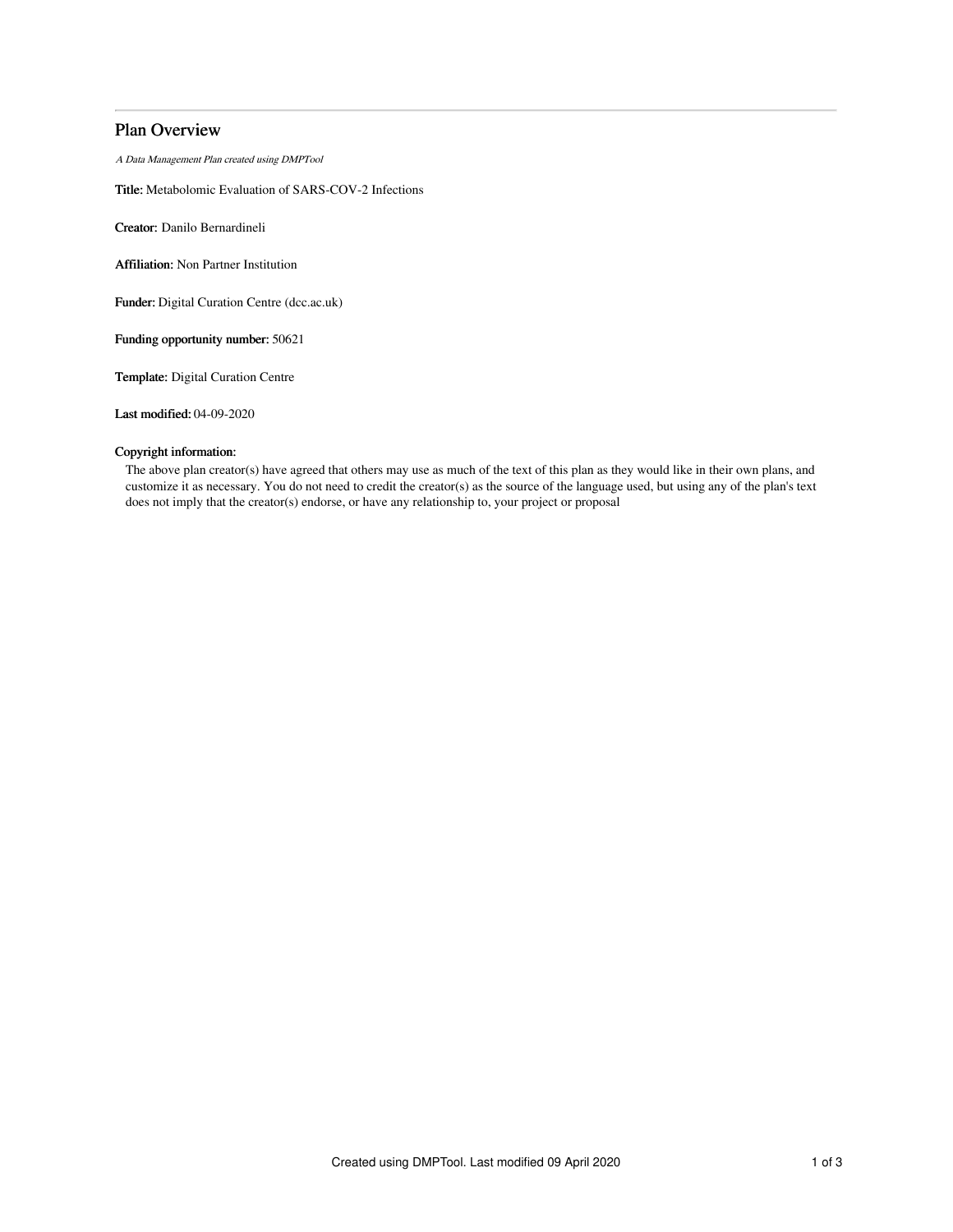# Data Collection

#### What data will you collect or create?

Tabular metabolomics dataset for 450 patients

- \* 2 samples per patient
- \* The first one is on the onset of internment
- \* The second one is on discharge or aggravation of the condition
- \* Each sample contains 99 primary metabolites
- \* Format: CSV
- \* Expected minimum volume: 900 rows / 100 columns

### Tabular patient metadata with categorizations

- \* Complication degree
- \* No complications
- \* Complications with no intensive support
- \* Complications with intensive support

\* Age range

- \* Between 10 and 39 years old
- \* Between 40 and 59 years old
- \* Between 60 and 79 years old
- \* Older than 80 years
- \* Format: CSV

\* Expected minimum volume: 450 rows / 3 columns

#### How will the data be collected or created?

The metabolomics dataset will be acquired through sputum collection and the standard protocol around it.

The patient metadata will be collected through administrative questionnaires by the associated hospitals, and transformed into an tabular CSV file.

Once retrieved, the files are going to be upload to an public Git repository at <u>[https://gitlab.com/ion\\_ia/covid19\\_metabolomics](https://gitlab.com/ion_ia/covid19_metabolomics)</u>, which has version control by default. Any<br>changes on the files, or a posterior QA processes,

# Documentation and Metadata

# What documentation and metadata will accompany the data?

The data will accompany an README.md containing the context and directions for it. Also, the public repository containing the data will have all pertinent documentation, like the analysis code, the research project, and the published content around it.

Also, regarding metadata, we'll adopt an multiple header standard, were the first lines of the CSV files indicates variable name, group and subgroup.

# Ethics and Legal Compliance

#### How will you manage any ethical issues?

The ethics around the retrieval of data will be regulated through an ethical agreement between the researchers and the health providers.

As for data sensitivity, it will be handled through tokenization and anonimization of all possible patient identifiers, like bar-codes and internal ids. The dictionary for mapping those tokens will be stored on an private repository.

# How will you manage copyright and Intellectual Property Rights (IP/IPR) issues?

The non-sensitive data will be donated to the Brazilian public health provider (SUS - Sistema Único de Saúde), and all the generated data and analysis code will be published in an to-be defined public commons license, like MIT License.

#### Storage and Backup

#### How will the data be stored and backed up during the research?

The data will be stored and backed up in an Gitlab repository, which contemplates and takes care of all storage, security and backup issues.

#### How will you manage access and security?

The repository with the metabolomics and metadata will be public, however the token dictionary for identifying the patients will be secured on an private repository on which only selected IONMedicine colaborators will have access.